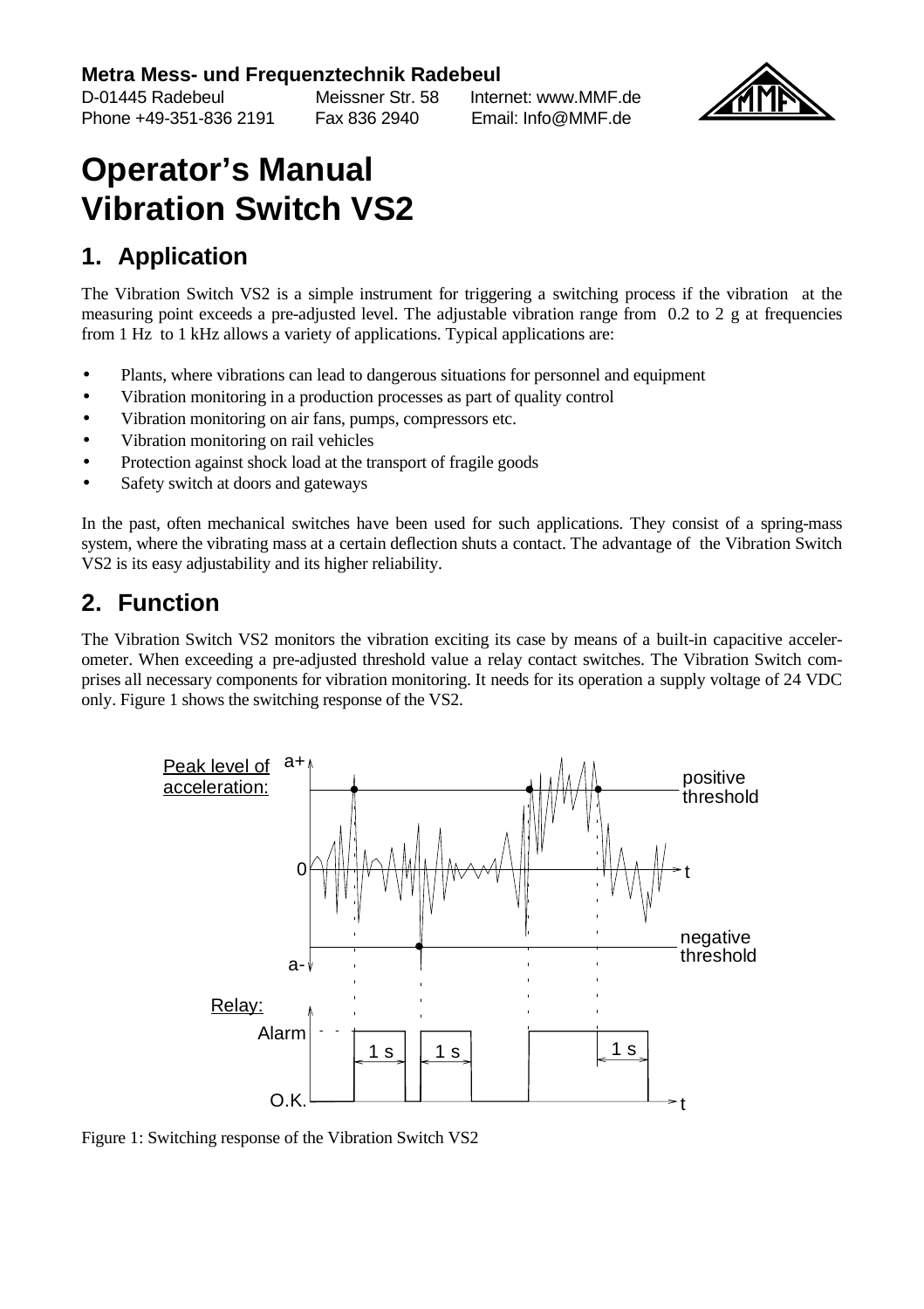The VS2 monitors the peak value of the exciting acceleration. It reacts to positive as well as to negative values of acceleration. As soon as the acceleration exceeds the pre-adjusted threshold level, the relay reacts immediately. To avoid chattering of the relay contacts, the relay has a time delay. As a result of this time delay the relay remains in alarm condition for at least 1 s after the acceleration has fallen below the threshold level. If the acceleration again exceeds the threshold level, before the time delay is over, the relay remains in action.

## **3. Mounting and Connection**

After unscrewing 2 screws and removing the lid of the case the connecting terminals and the mounting holes become visible. Figure 2 shows the interior view of the case.



Figure 2: Interior view after removing the lid of the case

The terminals are screwless. They can be opened for slipping in the stripped wire by strong pressure to the lever using a screwdriver. The terminals are designed for installation material with cross sections of 0.08 mm² to 2.5 mm².

At the underside of the printed circuit board there are no serviceable elements. Unfastening the screws of the printed circuit board will make the warranty void.

#### **3.1. Mounting**

The Vibration Switch VS2 is attached by two screws M4. The mounting holes will become visible after removing the lid of the case. Figure 3 shows the measures of the mounting holes. When mounting the VS2, make sure that the measuring direction is right. The main sensitivity axis of the built-in sensor points to the cable entry (see Figure 3).



Figure 3: Measuring direction (main sensitivity axis) and fixing points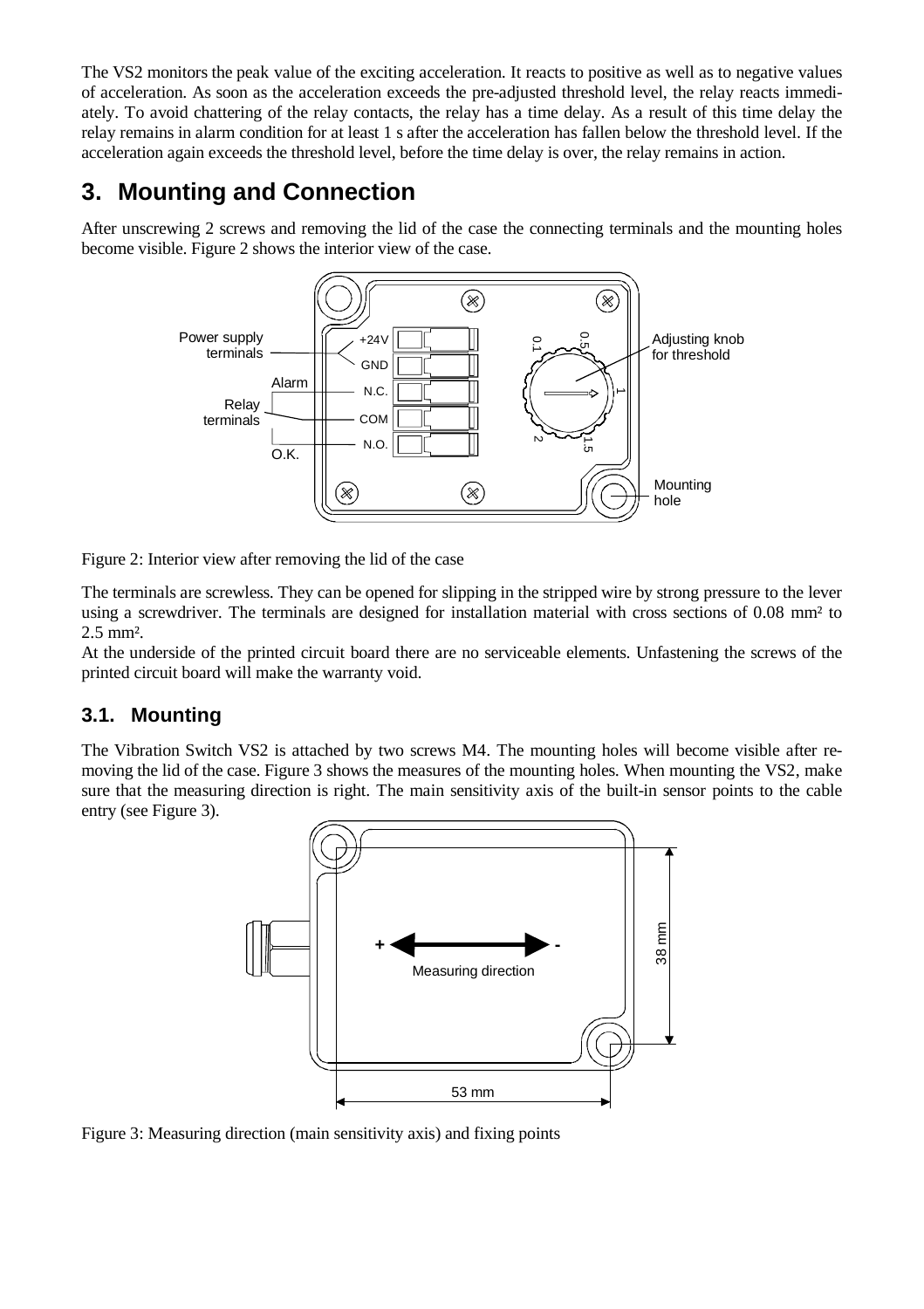The cable entry can be used with round cable of diameters from 3.5 mm to 5.5 mm. The case and the cable entry guarantee a protection grade of IP 66 (protected against dust and flooding). Premises for the water protection are a correct lead-in of the cable and a securely screwed cable entry. To avoid the accumulation of water in the cable entry its mounting direction should point to the side or down.

**Important:** Never expose the VS2 to high mechanical shock. The unit withstands a maximum shock acceleration of 500 g. Higher acceleration may damage the sensor.

#### **3.2. Power Supply**

The VS2 needs for operation a voltage of 24 VDC and has a current consumption of approximately 20 mA. Figure 2 shows the terminals for the power supply. The supply voltage may vary from 20 V up to 28 V without influence to the function. During operation, however, it should not fluctuate too much, because this may cause random triggering. False polarization of the supply voltage can destroy the VS2.

#### **3.3. Relay Output**

The Vibration Switch VS2 includes a relay with a potential free change over contact. It is rated to switch normal load, inductive load inclusive, in the voltage range below 100 V. The switched power must not exceed 30 W. The maximum switchable current is 1 A. Figure 2 shows the relay terminals. The change over contact allows, depending on the connection to the terminals, to switch on or switch off the load circuit. In the alarm status ( vibration exceeds the adjusted threshold level), the relay will be in the currentless position ("N.C." shorted). This way an intrinsic self test function is realized, which will switch the relay into the alarm position at a dropout of the supply voltage.

### **3.4. Adjustment of the Threshold Level**

The threshold level of acceleration can be set by the adjusting knob (see Figure 2). Its scale reaches from 0.1 g (left stop) up to 2 g (right stop) and allows a rough orientation. The acceleration of gravity 1 g equals 9.81 m/s². In many cases an empirical fine adjustment of the threshold level is necessary. At the left stop the resolution limit of the built-in accelerometer is reached. With some units self-triggering of the relay contact may occur at 0.1 g due to sensor noise. Safe operation is provided from 0.2 g.

## **4. Technical Data**

| Adjustable range                         | $0.2$ $2$ g $(1$ g = 9.81 m/s <sup>2</sup> )     |                                           |
|------------------------------------------|--------------------------------------------------|-------------------------------------------|
| Accuracy of graduation                   | $\pm$ 10 % of full scale output                  |                                           |
| Frequency range                          | 1 1000 Hz (-3 dB limits)                         |                                           |
| Minimum pulse duration for triggering    | 1 ms                                             |                                           |
| Minimum relay hold time                  | 1 s                                              |                                           |
| Transverse sensitivity                   | $< 10$ % of main axis                            |                                           |
| Relay output                             | Switching power:<br>Switching voltage:           | 30 W max.<br>110 VDC max.<br>125 VAC max. |
|                                          | Switching current:                               | 1 A max.                                  |
| Terminals                                | screwless, $\square$ 0.08 to 2.5 mm <sup>2</sup> |                                           |
| Power supply                             | $20 - 28$ VDC/ $20$ mA                           |                                           |
| Maximum acceleration without destruction | 500 g                                            |                                           |
| Protection grade                         | IP <sub>66</sub>                                 |                                           |
| Operating temperature range              | $-20.70$ °C                                      |                                           |